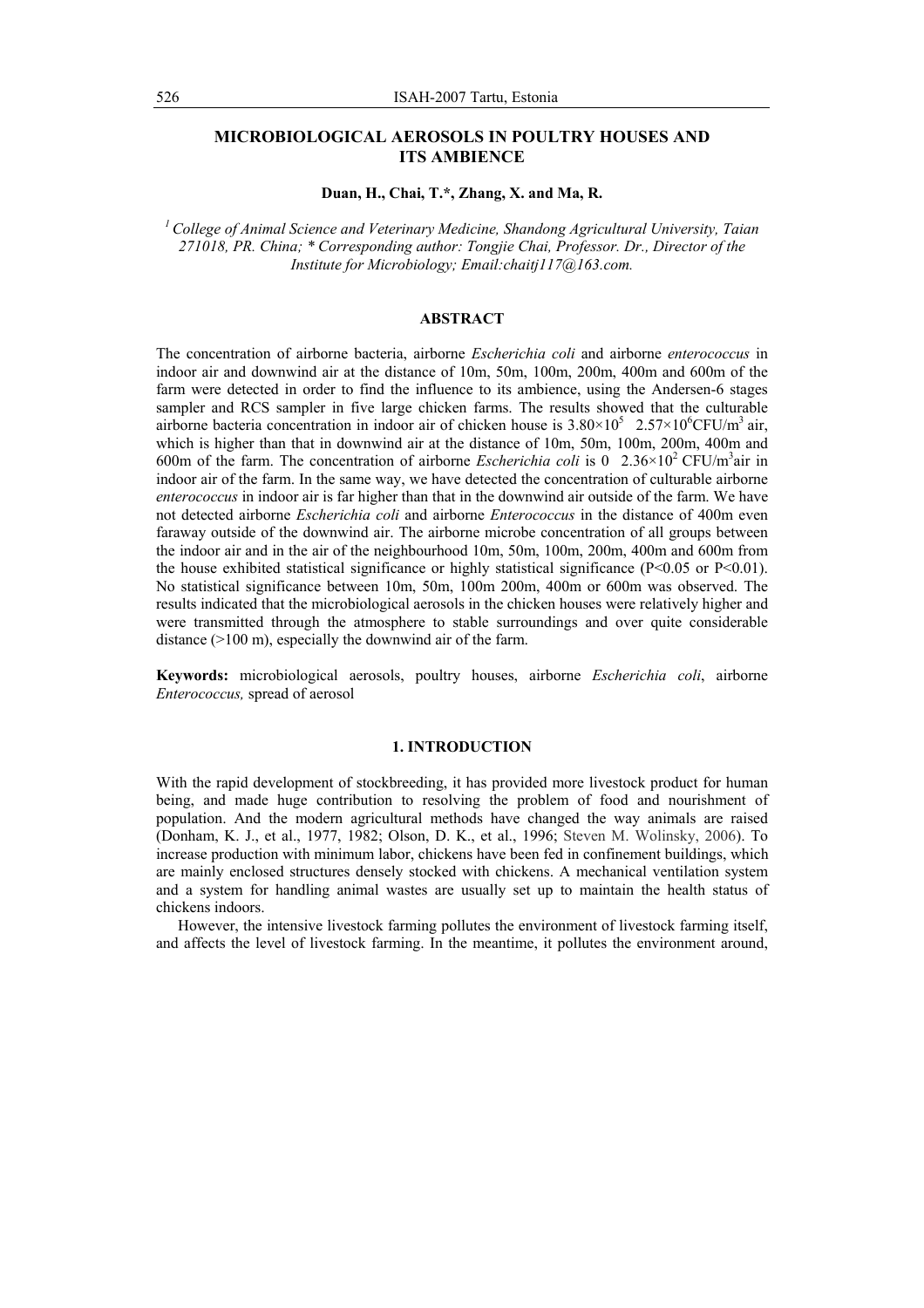and affects the living environment and living quality, restricts the positive and continuance development of stockbreeding. Microorganisms and their components or products, resulting from chickens dander, fecal matter, and feed materials, are easily accumulated and aerosolized in such densely populated and enclosed buildings (C. W. CHANG, et al., 2001). Due to exposure, chicken workers may experience upper respiratory irritation, chronic bronchitis, organic dust toxic syndrome, or other respiratory symptoms (Hagmar-L, et al. 1990; Wiegand-B, et al. 1993; Zucker-BA, Muller-W, 2000; Dennis Normile, 2004; Steven M. Wolinsky, 2006).

The kind and concentration of the microbiological aerosols is the indicative of the sanitations in animal house (Dutkiewicz-J, et al., 1994; Zucker-BA, S Trojan, et al., 2000; Zucker-BA, Muller-W, 2000; Kaliste-E, et al., 2002). The aim of this study was to detect the airborne bacteria, including the concentration of airborne aerobic bacteria and airborne *Escherichia coli.* and airborne *enterococcus* with Andersen-6 stages sampler and RCS in five chicken farms and their surroundings. We have detected the concentration of airborne bacteria, airborne *Escherichia coli.* and airborne *enterococcus* in the indoor air and the downwind air at the distance of 10m, 50m, 100m, 200m, 400m and 600m of the farm in order to find the influence to surroundings of the indoor airborne microorganisms.

## **2. MATERIALS AND METHODS**

## **2.1 Animal houses studied**

Air samples were collected during normal work periods in all poultry houses. Animal disturbance during sampling was strictly avoided. Five poultry houses were studied in this experiment. A description of these animal houses is given in table 1.

|                         | N    | Layout     |                  | Inside   |         | Outside          |           |             |  |
|-------------------------|------|------------|------------------|----------|---------|------------------|-----------|-------------|--|
|                         |      |            | $T(\mathcal{C})$ | $RH(\%)$ | WS(m/s) | $T(\mathcal{C})$ | $RH(Y_0)$ | WS(m/s)     |  |
|                         | 6000 | Floor unit | 26               | 40       |         | 21               | 50        | $1.0 - 3.0$ |  |
| $\overline{2}$          | 2200 | Cage unit  | 26               | 34       |         | 29               | 50        | $1.0 - 3.1$ |  |
| $\overline{\mathbf{3}}$ | 3000 | Cage unit  | 31               | 44       |         | 35               | 36        | $1.5 - 3.0$ |  |
| $\overline{4}$          | 3500 | Cage unit  | 31               | 60       |         | 32               | 75        | $0 - 1.5$   |  |
| $\overline{5}$          | 4500 | Cage unit  | 30               | 70       |         | 31               | 65        | $0 - 2.0$   |  |

**Table 1.** Description of five poultry houses studied

**Note:** N=Number of poultry; T=Temperature; RH=Relative Humidity; WS=Wind Speed;

## **2.2 Airborne aerobic bacteria,** *Escherichia coli and Enterococcus*

Six-stage Andersen samplers (Andersen, 1958) and RCS (Reuter Centrifugal Sampler, Biotest, Frankfurt) were used to collect airborne *E. coli* in animal houses and its surroundings (upwind 10m, 50m and downwind 10m, 50m, 100m, 200m, 400m). The samplers were located near the middle of the stable about 1.0m above the ground. The rate of airflow of Anderson sampler and RCS is  $28.3L \text{ min}^{-1}$  and  $40L \text{ min}^{-1}$  respectively. The samplers were equipped with MacConkey Agar No.3 (OXOID. LTD., BasingStoke, Hampshire, England) and 5% sheep blood agar and operated for 1 to 10 min according to the sanitation condition. The exposed agar plates were incubated at 37° C for 48 h. Bacteria were identified by Gram staining and then by using the API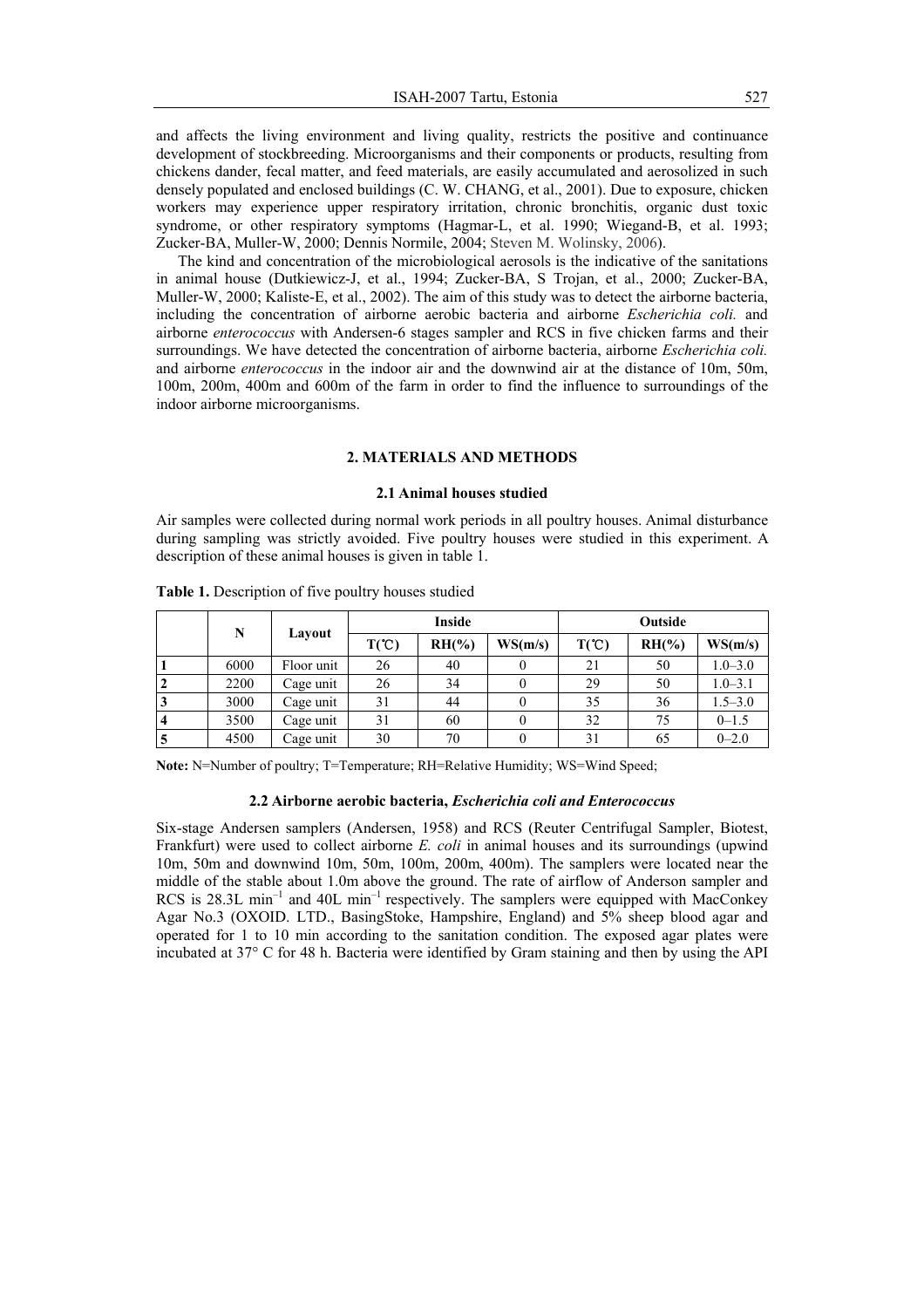system (Bio Merieux, Marcy-I'Etoile, France).Then the number of grown colonies were counted and the positive hole correction (Andersen, 1958) was applied.

Furthermore the concentration of airborne aerobic bacteria was determined outside of the poultry houses as described above. The samples were taken windward at a distance of 10m, 50m and leeward at a distance of 10m, 50m, 100m, 200m, 400m from the animal houses.

### **3. RESULTS**

Table 2 shows that the total number of aerobic bacteria in the poultry houses was in the range of  $3.80 \times 10^5$  2.57×10<sup>6</sup>CFU/m<sup>3</sup>air; *E. coli* was in the range of 0~236CFU/m<sup>3</sup>air; *Enterococcus* was 0 1131 $CFU/m<sup>3</sup>$ air.

The total number of aerobic bacteria of upwind 10m and 50m from the poultry houses floated in the range of 480 to 7080CFU/m<sup>3</sup>air; *E. coli* floated in range of 0 to 27CFU/m<sup>3</sup>air; *Enterococcus* was  $0.80$ CFU/m<sup>3</sup> air.

The total number of aerobic bacteria of downwind 10m to 400m from the poultry houses was in the range of 684 to  $1.17 \times 10^{6}$ CFU/m<sup>3</sup>air; *E. coli* was 0 80CFU/m<sup>3</sup>air; *Enterococcus* was  $0.240$ CFU/m<sup>3</sup> air.

The concentration and difference of airborne bacteria between the hen house and different distance in its neighborhood of 10, 50 and 100m were significant or highly significant (p<0.05 or  $p<0.01$ ), while those in the neighborhood between 10, 50 and 100m showed no statistical significance  $(p>0.05)$ .

| Poultry house  |               | Airborne aerobic bacteria |       |        |          | Airborne Escherichia coli |                | Airborne <i>Enterococcus</i> |          |                |
|----------------|---------------|---------------------------|-------|--------|----------|---------------------------|----------------|------------------------------|----------|----------------|
|                |               | Max.                      | Min.  | Median | Max.     | Min.                      | Median         | Max.                         | Min.     | Median         |
|                | Upwind 50m    | 2534                      | 510   | 1786   |          | 0                         |                | $\theta$                     | $\Omega$ | $\Omega$       |
|                | Upwind 10m    | 3640                      | 480   | 2184   | 11       | 0                         | $\mathfrak{D}$ | $\theta$                     | $\Omega$ | $\Omega$       |
|                | Indoor        | 216466                    | 37951 | 89952  | 134      | $\Omega$                  | 37             | 1131                         | $\Omega$ | 230            |
|                | Downwind 10m  | 21760                     | 2800  | 13952  | 49       | $\theta$                  | 12             | 71                           | $\theta$ | 14             |
|                | Downwind 50m  | 7560                      | 1867  | 4297   | 24       | 0                         | 6              | $\theta$                     | $\Omega$ | $\theta$       |
|                | Downwind 100m | 4400                      | 1216  | 2263   | 11       | $\theta$                  | 3              | $\theta$                     | $\theta$ | $\Omega$       |
|                | Downwind 200m | 4302                      | 894   | 1865   | 3        | $\theta$                  |                | $\theta$                     | $\Omega$ | $\Omega$       |
|                | Downwind 400m | 3876                      | 684   | 1708   | $\theta$ | 0                         | $\theta$       | $\theta$                     | $\theta$ | $\theta$       |
| $\overline{2}$ | Upwind 50m    | 1236                      | 482   | 843    | $\theta$ | $\theta$                  | $\theta$       | $\theta$                     | $\Omega$ | $\Omega$       |
|                | Upwind 10m    | 1344                      | 520   | 1030   | $\Omega$ | $\Omega$                  | $\theta$       | $\theta$                     | $\Omega$ | $\Omega$       |
|                | Indoor        | 82580                     | 48975 | 80018  | 59       | $\Omega$                  | 13             | 142                          | $\Omega$ | 26             |
|                | Downwind 10m  | 29920                     | 10320 | 17733  | 35       | $\Omega$                  | 8              | 20                           | $\Omega$ | 4              |
|                | Downwind 50m  | 6560                      | 4880  | 5587   | 12       | $\Omega$                  | $\mathfrak{D}$ | 10                           | $\Omega$ | 3              |
|                | Downwind 100m | 6760                      | 3160  | 4730   | $\Omega$ | $\Omega$                  | $\Omega$       | 10                           | $\Omega$ | 3              |
|                | Downwind 200m | 2453                      | 1220  | 1994   | $\Omega$ | 0                         | $\Omega$       | 10                           | $\Omega$ | $\mathfrak{D}$ |
|                | Downwind 400m | 1480                      | 720   | 1118   | $\theta$ | 0                         | $\theta$       | $\theta$                     | $\Omega$ | $\Omega$       |

**Table 2.** Concentrations of airborne aerobic bacteria, *Escherichia coli and Enterococcus* in indoor air and outdoor air of the 5 poultry houses (CFU/m<sup>3</sup> air). (n=5)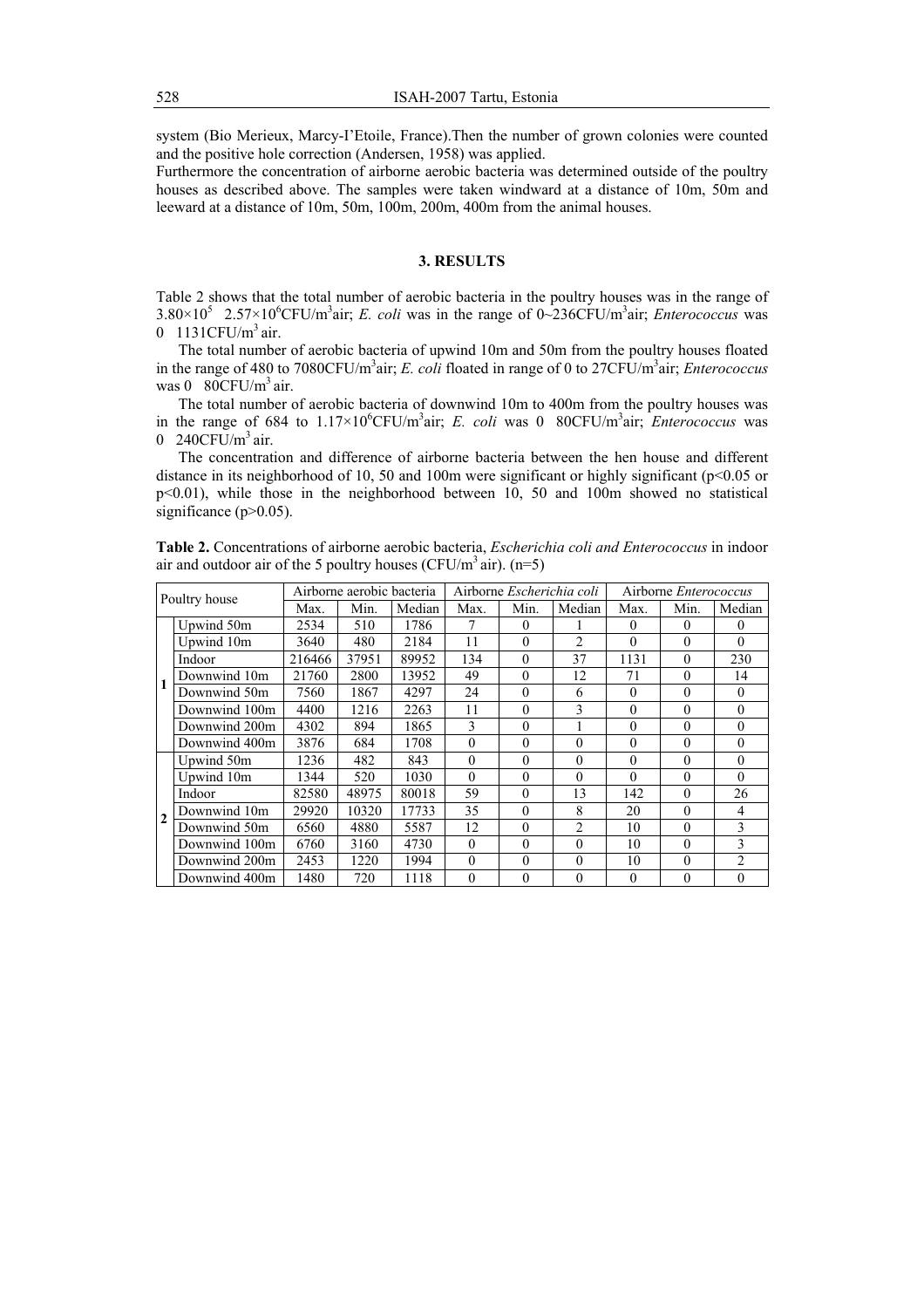| Poultry house           |               | Airborne aerobic bacteria |        |        |              | Airborne Escherichia coli |                | Airborne Enterococcus |          |                |
|-------------------------|---------------|---------------------------|--------|--------|--------------|---------------------------|----------------|-----------------------|----------|----------------|
|                         |               | Max.                      | Min.   | Median | Max.         | Min.                      | Median         | Max.                  | Min.     | Median         |
| 3                       | Upwind 50m    | 1896                      | 583    | 1023   | $\mathbf{0}$ | $\theta$                  | $\theta$       | $\theta$              | $\theta$ | $\theta$       |
|                         | Upwind 10m    | 2451                      | 826    | 1894   | $\mathbf{0}$ | $\theta$                  | $\theta$       | $\theta$              | $\theta$ | $\Omega$       |
|                         | Indoor        | 182862                    | 110530 | 143173 | 71           | $\theta$                  | 14             | 671                   | $\theta$ | 143            |
|                         | Downwind 10m  | 28646                     | 7654   | 22760  | 12           | $\theta$                  | 3              | 35                    | $\theta$ | $\overline{7}$ |
|                         | Downwind 50m  | 7560                      | 3864   | 5684   | $\mathbf{0}$ | $\theta$                  | $\mathbf{0}$   | $\mathbf{0}$          | $\theta$ | $\mathbf{0}$   |
|                         | Downwind 100m | 6760                      | 3160   | 3750   | $\mathbf{0}$ | $\theta$                  | $\theta$       | 80                    | $\theta$ | 16             |
|                         | Downwind 200m | 2556                      | 1234   | 2994   | $\theta$     | $\theta$                  | $\theta$       | $\mathbf{0}$          | $\theta$ | $\Omega$       |
|                         | Downwind 400m | 2480                      | 976    | 2019   | $\theta$     | $\theta$                  | $\mathbf{0}$   | $\mathbf{0}$          | $\theta$ | $\mathbf{0}$   |
|                         | Upwind 50m    | 5760                      | 890    | 3248   | 10           | $\theta$                  | $\overline{2}$ | $\theta$              | $\theta$ | $\Omega$       |
| $\overline{\mathbf{4}}$ | Upwind 10m    | 7080                      | 3100   | 5027   | 27           | $\theta$                  | $\overline{7}$ | 80                    | $\theta$ | 16             |
|                         | Indoor        | 257279                    | 84488  | 148919 | 236          | $\mathbf{0}$              | 63             | 424                   | $\theta$ | 87             |
|                         | Downwind 10m  | 29040                     | 23440  | 26688  | 80           | $\Omega$                  | 24             | 80                    | $\theta$ | 16             |
|                         | Downwind 50m  | 8400                      | 3920   | 5888   | 40           | $\theta$                  | 16             | 10                    | $\theta$ | 3              |
|                         | Downwind 100m | 11560                     | 6880   | 9632   | 10           | $\theta$                  | $\overline{2}$ | $\theta$              | $\theta$ | $\theta$       |
|                         | Downwind 200m | 10246                     | 5810   | 8764   | 10           | $\theta$                  | $\overline{2}$ | $\theta$              | $\theta$ | $\mathbf{0}$   |
|                         | Downwind 400m | 4123                      | 2947   | 3278   | $\theta$     | $\theta$                  | $\theta$       | $\theta$              | $\theta$ | $\theta$       |
| 5                       | Upwind 50m    | 2480                      | 1520   | 2080   | $\theta$     | $\theta$                  | $\theta$       | $\mathbf{0}$          | $\theta$ | $\theta$       |
|                         | Upwind 10m    | 2982                      | 1630   | 2458   | $\theta$     | $\theta$                  | $\mathbf{0}$   | $\theta$              | $\theta$ | $\theta$       |
|                         | Indoor        | 192721                    | 158021 | 170389 | 35           | $\theta$                  | 9              | 495                   | $\theta$ | 108            |
|                         | Downwind 10m  | 24480                     | 5680   | 14293  | 18           | $\theta$                  | 5              | 240                   | $\theta$ | 48             |
|                         | Downwind 50m  | 7840                      | 2840   | 5800   | $\theta$     | $\theta$                  | $\theta$       | $\theta$              | $\theta$ | $\theta$       |
|                         | Downwind 100m | 116960                    | 91120  | 100747 | $\mathbf{0}$ | $\theta$                  | $\mathbf{0}$   | 144                   | $\theta$ | 31             |
|                         | Downwind 200m | 43520                     | 25387  | 32338  | $\mathbf{0}$ | $\theta$                  | $\theta$       | 10                    | $\theta$ | $\overline{2}$ |
|                         | Downwind 400m | 5120                      | 3547   | 4276   | $\theta$     | $\theta$                  | $\theta$       | $\mathbf{0}$          | $\theta$ | $\theta$       |

#### **Table 2.** Continuation

## **4. DISCUSSION**

It is well known that there are many types and strains of *E. coli,* a few of which are potentially pathogenic. Various strains may cause illness by a variety of infective and toxin-producing mechanisms. In poultry, *E. coli* can cause many diseases such as septicemia, swollen head syndrome, omphalitis, cellulitis, yolk-sack infection and respiratory tract infections (Sojka and Carnaghan, 1961; Morley and Thomson, 1984; Randall et al., 1984; Dho-Moulin and Fairbrother, 1999). The resulting morbidity and mortality have led to serious economic losses to the poultry industry (Gross, 1994). And it can cause many diseases to human beings, such as hemolyticuremic syndrome (HUS), haemorrhagic colitis (HC), neonatal meningitis and bloody diarrhea (Marjut Eklund, et al., 2001; Norval J.C. et al., 2005; S.K. Manna, et al., 2006; Marilda C. Vidotto, et al., 2007). In addition, *Enterococcus* is a kind of common bacteria in the air of animal house environment too(Cormier Y, et al., 1990; Crook B, et al., 1991; Predicala BZ, et al., 2002). And *Enterococcus*, particularly some of the species including *E. faecalis* and *E. faecium*, is indigenous flora in the human bowel and has emerged as one of the leading causes of nosocomial bacteremias, urinary tract infections, central nervous system destroy, and wound infections (Uttley et al., 1998; Satoshi Takahashi, et al., 1999; Gambarotto et al., 2000; Soltani et al., 2000; NNIS 2001; É.J. Kaszanyitzky, et al., 2007).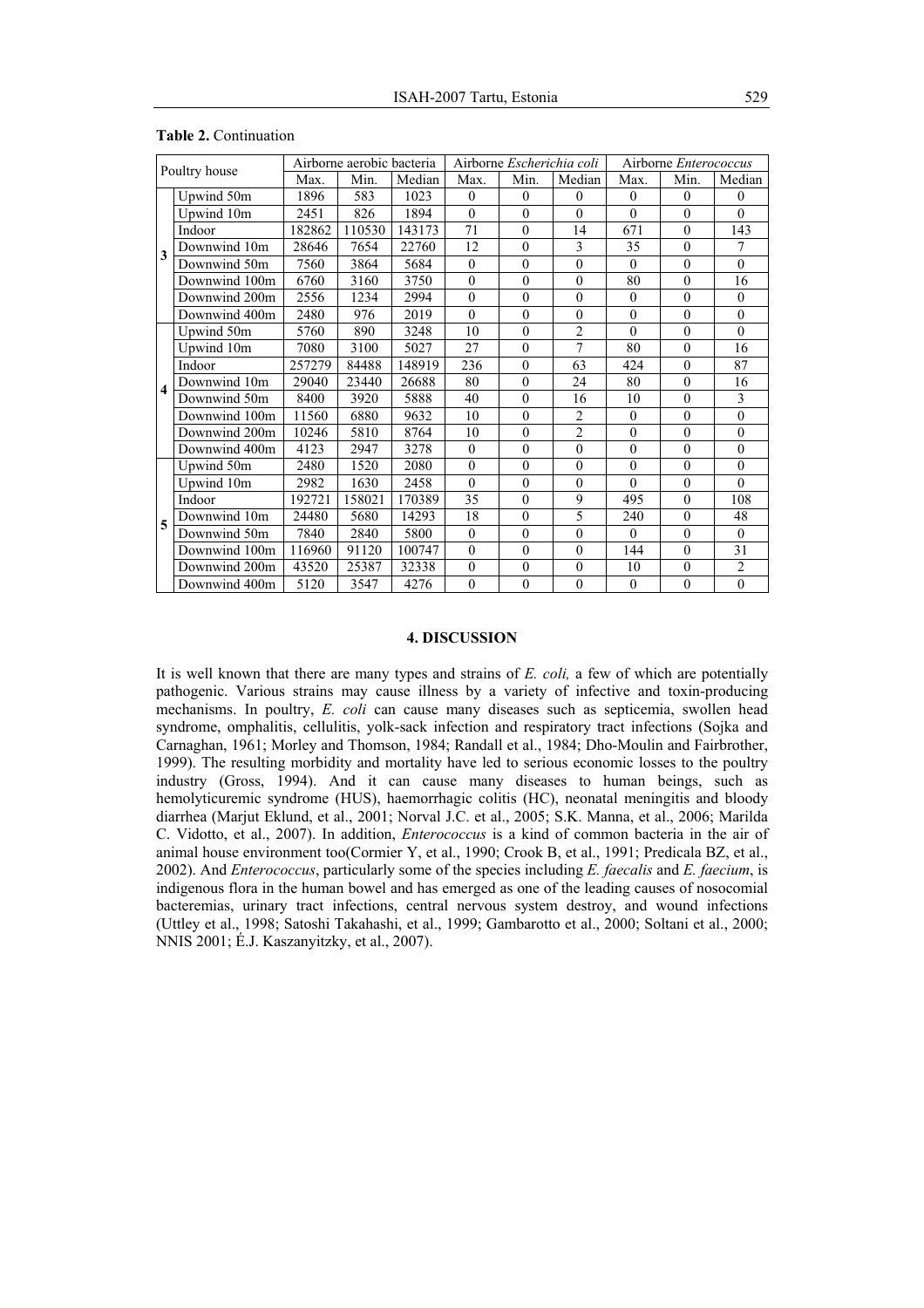In this study, the concentration of aerobes, *E. coli* and *Enterococcus* in indoor air of poultry houses was much higher than it's ambient. In the open-air there was only a small amount of *E. coli* and *Enterococcus* normally (Yu, xihua and Fx. Che, 1997). Therefore, microorganism in the air of the neighborhood of the hen house came from the indoor air of the poultry house. It can be concluded that the concentration of the bacteria aerosols in the hen house was slightly higher than normal. So, such a high concentration of bacteria particles in the indoor air means that the animals must have had some diseases, were in recessive infection or were germ carriers. Animals breeding in high density will lead to building a quicker channel exchanging of pathogen bacteria within animals, and the pathogenicity of the bacteria will be raised (Melhorn and Chai, 2000).This suggested that the microbiological aerosols in the chicken house could be transmitted through the atmosphere to stable surroundings over quite considerable distance and could cause environment pollution as well as spread of epidemics. And the presence of high concentrations of airborne culturable bacteria and potentially allergic might pose health risks for workers (C. W. CHANG, et al., 2001). So, poultry house should be set up outside 400 meters away from resident at least. These results can provide important reference for the officers and farm keeper.

Although there is no statistical data which can prove the fact that there is some inherent correlation between the concentration and the incidence of the disease, from many studies we infer that the high concentration of the airborne microorganism can burden the immune system of the animals, make them grow slowly and reduce their economic value. Chai (1998) concluded that the concentration in the cowshed with straw should not exceed  $10^4$ CFU/m<sup>3</sup> and in the hen house should not exceed  $10^4$  CFU/m<sup>3</sup>, though there is no unitive criterion about the concentration of the airborne particles in the hen environments. In the present study, the concentration of the aerobes in indoor air, upwind air and downwind air of poultry houses were  $3.80 \times 10^5$  2.57×10<sup>6</sup>CFU/m<sup>3</sup>air, 480 to 7080CFU/m<sup>3</sup>air and 684 to 1.17×10<sup>6</sup>CFU/m<sup>3</sup>air respectively, which are very higher than that in the normal plain (Yu and Che, 1997). So the hygienic condition of the poultry house should be improved.

#### **ACKNOWLEDGEMENTS**

This study was financially supported by NSFC grant (30571381) "The spreading mode of microorganism aerosol in animal farms"

#### **REFERENCES**

- Andersen, A. (1958): New sampler for the collection, sizing, and enumeration of viable airborne particles [J]. J. Bacterial., 76, 471–484.
- C. W. CHANG, H. CHUNG, C. F. HUANG, H. J. J. SU, Exposure of Workers to Airborne Microorganisms in Open-Air Swine Houses. Applied and Environmental Microbiology, Jan. 2001, p. 155–161.
- Cormier Y, Tremblay G, Meriaux A, Brochu G, Lavoie J. 1990. Airborne microbial contents in two types of swine confinement buildings in Quebec. Am Ind Hyg Assoc J 51: 304–309.
- Crook B, Robertson JF, Glass SA, Botheroyd EM, Lacey J, Topping MD. 1991. Airborne dust, ammonia, microorganisms, and antigens in pig confinement houses and the respiratory health of exposed farm workers. Am Ind Hyg Assoc J 52: 271–279.
- Dennis Normile. INFLUENZA: GIRDING FOR DISASTER: Asia Struggles to Keep Humans and Chickens Apart. *Science* 15 October 2004: Vol. 306. no. 5695, p. 399.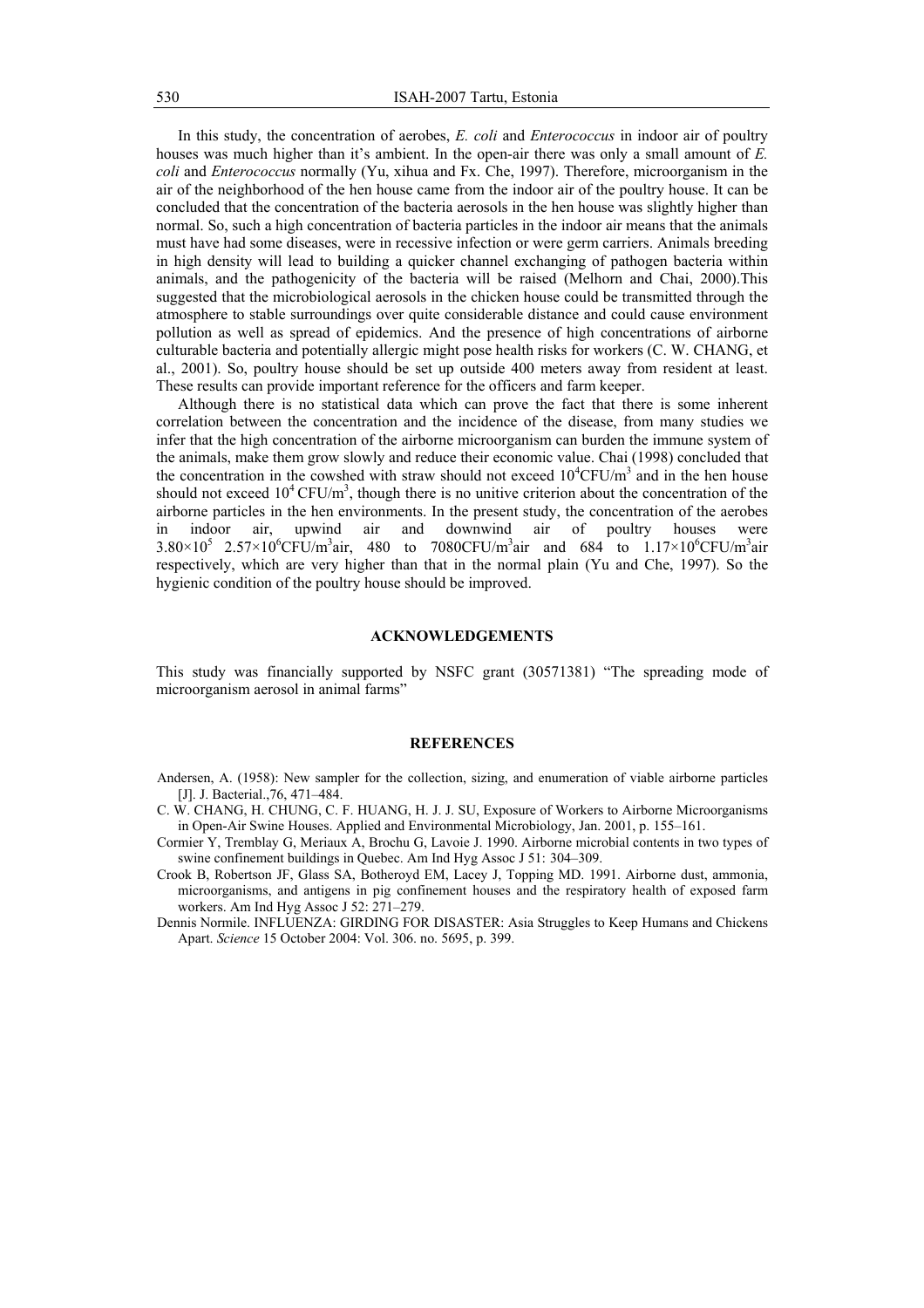- Dho-Moulin, M., Fairbrother, J.M., 1999. Avian pathogenic Escherichia coli (APEC). Vet. Res. 30, 299– 316.
- Donham, K. J., and K. E. Gustafson. 1982. Human occupational hazards from swine confinement. Ann. Am. Conf. Gov. Ind. Hyg. 2: 137–142.
- Donham, K. J., M. Rubino, T. D. Thedell, and J. Kammermeyer. 1977. Potential health hazards to agricultural workers in swine confinement buildings. J. Occup. Med. 19: 383–387.
- Dutkiewicz-J, Pomorski-ZJH, Sitkowska-J, et al. Airborne microorganisms and endotoxin in animal houses[J]. Grana. 1994, 33: 2, 85–90.
- É.J. Kaszanyitzky, M. Tenk, et al. Antimicrobial susceptibility of enterococci strains isolated from slaughter animals on the data of Hungarian resistance monitoring system from 2001 to 2004. International Journal of Food Microbiology 115 (2007) 119–123.
- Gambarotto, K., et al., 2000. Prevalence of vanacomycin-resistant enterococci in fecal samples from hospitalized patients and nonhospitalized controls in a cattle-rearing area of France. Journal of Clinical Microbiology, 38, 620–624.
- Gross, W.B., 1994. Diseases due to Esherichia coli in poultry. In: Gyles, C.L. (Ed.), Escherichia coli in Domestic Animals and Man. CAB International, Wallingford, UK. pp. 237–259.
- Hagmar-L, et al. Health effects of exposure to endotoxins and organic dust in poultry slaughter-house workers[J]. International Archives of Occupational Environmental Health.1990, 62(2): 159–164.
- Kaliste-E, Linnainmaa-M, et al. Airborne contaminants in conventional laboratory rabbit rooms [J]. Laboratory-Animals. 2002, 36: 1, 43–50.
- Marilda C. Vidotto, Mirela B. Queiroz, et al. Prevalence of ibeA gene in avian pathogenic Escherichia coli (APEC). Veterinary Microbiology 119 (2007) 88–89.
- Marjut Eklund, Flemming Scheutz and Anja Siitonen, Clinical Isolates of Non-O157 Shiga Toxin-Producing Escherichia coli: Serotypes, Virulence Characteristics, and Molecular Profiles of Strains of the Same Serotype. Journal of Clinical Microbiology, Aug. 2001, p. 2829–2834.
- Mehlhorn. G.und Chai, T. G. In: Mehihorn G. (Hrsg.): Lehrbuch der Tierhygiene[M].VEB Gustav Fischer Verlag Jena, S. 63–67; 117–200; Aufl. (2000) S. 5–15; 17.
- Morley, A.J., Thomson, D.K., 1984. Swollen head syndrome in broiler chickens. Avian Dis. 28, 238–243.
- NNIS. 2001. National Nosocomial Infections Surveillance (NNIS) system report, data summary from January 1992–June 2001. Am J Infect Control 29: 404–421.
- Norval J.C. Strachana,T, Michael P. Doyleb, et al. Dose response modelling of Escherichia coli O157 incorporating data from foodborne and environmental outbreaks. International Journal of Food Microbiology 103 (2005) 35– 47.
- Olson, D. K., and S. M. Bark. 1996. Health hazards affecting the animal confinement farm worker. AAOHN J. 44: 198–204.
- Predicala BZ, Urban JE, Maghirang RG, Jerez SB, Goodband RD. 2002. Assessment of bioaerosols in swine barns by filtration and impaction. Curr Microbiol 44: 136–140.
- Randall, C.J., Meakins, P.A., Harris, M.P., Watt, D.J., 1984. A new skin disease in broilers? Vet. Rec. 114, 246.
- S.K. Manna, M.P. Brahmane et al. Occurrence, virulence characteristics and antimicrobial resistance of Escherichia coli O157 in slaughtered cattle and diarrhoeic calves in West Bengal, India. Applied Microbiology. 43 (2006) 405–409.
- Satoshi Takahashi, Takaoki Hirose, et al. Analysis of cross infection using genomic fingerprinting in nosocomial urinaty tract infection caused by Enterococcus faecalis. Japan. J Infect Chemother (1999)5: 46–48.
- Sojka, W.J., Carnaghan, R.B.A., 1961. Escherichia coli infection in poultry. Res. Vet. Sci. 2, 340–352.
- Soltani et al., 2000. Mechanisms of resistance to quinupristin-dalfopristin among isolates of Enterococcus feacium from animals, raw meat, and hospital patients in Western Europe. Antimicrobial Agent and Chemotherapy, 44, 433–436.
- Steven M. Wolinsky. PUBLIC HEALTH: Chicken Monster or Chicken Little? *Science* 10 February 2006: Vol. 311. no. 5762, pp. 780–781.
- Uttley et al., 1998. Vancomycin resistant enterococci. Lancet, 57–58.